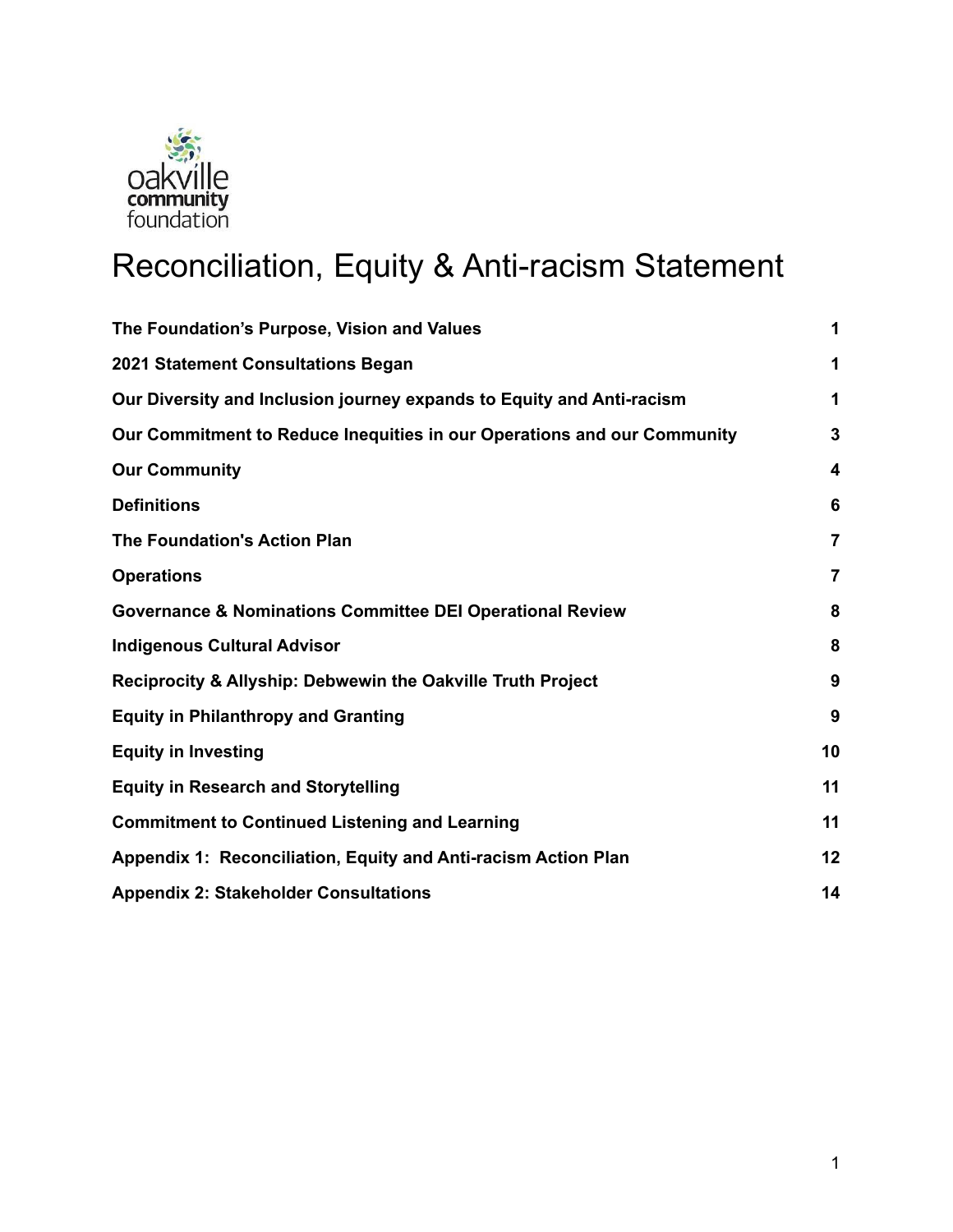## Reconciliation, Equity & Anti-racism Statement (REARS)

## <span id="page-1-0"></span>**The Foundation's Purpose, Vision and Values**

The Foundation's purpose is to "*Build Community Through Philanthropy*" with a vision of *"A Community Where No One is Left Behind*." Our values are: *Responsive Leadership • Collaboration • Solutions-Driven • Integrity & Equity*

Striving to achieve this purpose requires an acknowledgement that there are systemic barriers and persistent inequalities in our community that result in not everyone having the same sense of belonging and opportunity to connect, contribute and realize their potential.

## **2021 Statement Consultations Began:**

The first draft of this Statement was developed and shared in 2021 with Stakeholders representing diverse organizations and backgrounds. We are grateful to the many reviewers who shared their knowledge and expertise to make this statement better. A Stakeholder list is included in Appendix 2. At the same time, The Foundation began developing many of the initiatives expressed in this Statement to realize its commitments, so REARS would not be an empty statement.

#### **Our Diversity and Inclusion journey expands to Equity and Anti-Racism**

In 2015, we released a Vital Signs report entitled A Community of Contrasts that identified Oakville's population as 24% visible minority and 31% immigrant based (2011 Census). At the time, The Foundation's Board and Staff was not diverse: 1) The Board was 10 white males and 3 white females; and, 2) The Team was all white females. We recognized that we needed to better reflect our community as a board and organization in order to facilitate better engagement across the full community. For our 2016-2018 Strategic Plan, "Diversity and Inclusion" was one of the pillars of our plans to develop local collaborative solutions. We also added the value of "Respect" with the following statement, *"We respect the diversity in our community and the need to create inclusion and a sense of belonging."*

In order to implement this new strategic direction we undertook a number of initiatives to engage and reflect our community. In 2015, in response to the Syrian refugee crisis, we set up the Oakville Resettlement Fund to support newcomers and worked closely with a local Mosque, faith groups and resettlement services to support new neighbours.

In early 2016, in response to the Truth and Reconciliation Commission (TRC) Calls to Action, The Foundation began engaging local Indigenous community members in discussions around local Truth and Reconciliation. Local Indigenious leaders requested a recognition on National Aboriginal (sic) Day in June, the development of Moccasin Trails and local history at the Oakville Museum. In June 2016, on National Aborignal (sic) Day, Elder Peter Schuler spoke at a Foundation event at Sheridan College. The Foundation signed the Philanthropic Community's Declaration of Action on Truth and Reconciliation committing The Foundation to implement the relevant TRC's Calls to Action including the UN Declaration of Rights for Indigenous Peoples (UNDRIP).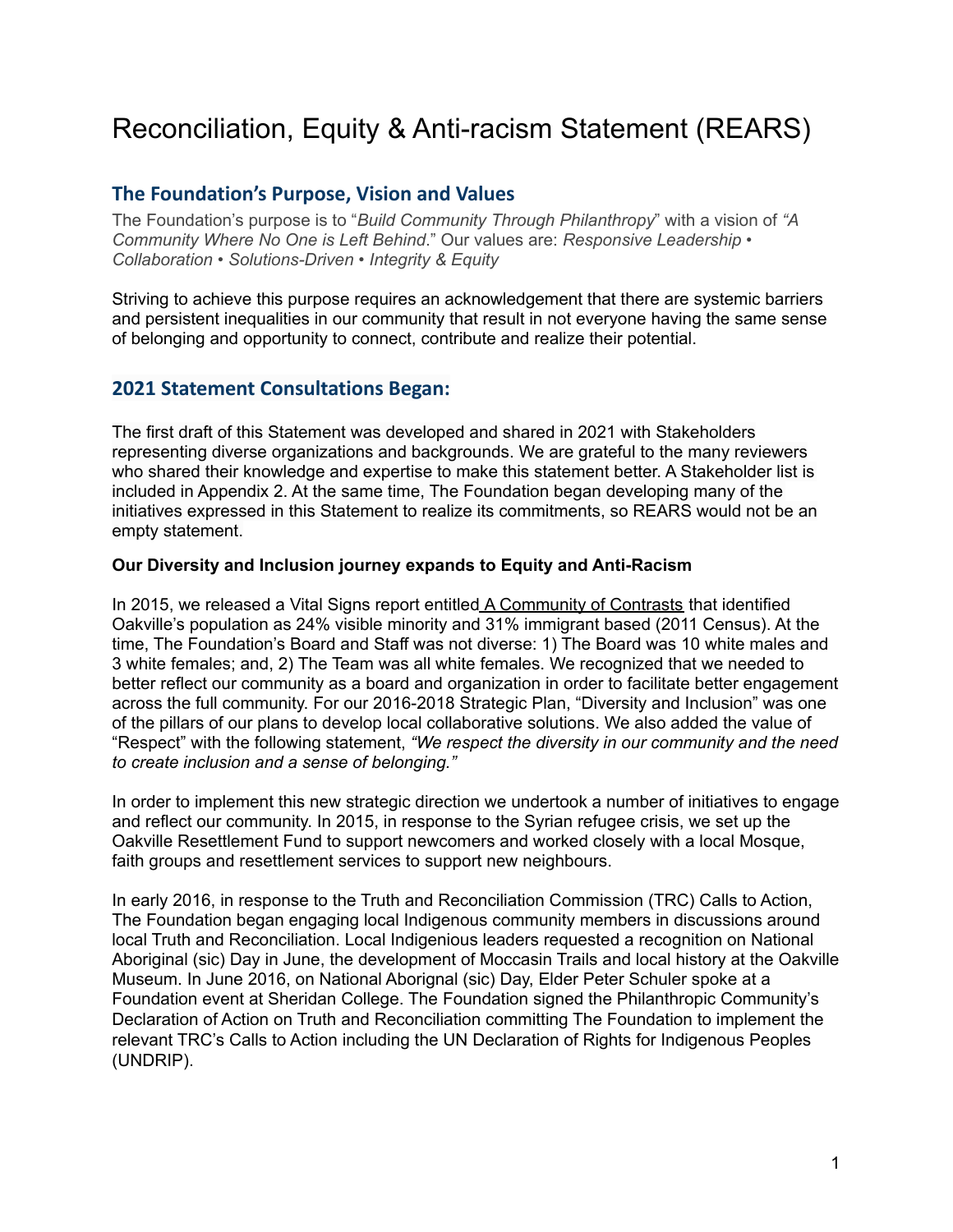Leading up to the 2017 sesquicentennial, we reached out to many diverse organizations to engage in the 150th, and beyond, Canadian celebrations and funded many Indigenous-led projects as well as celebrations with our Black and Asian communities. As part of the Community Fund for Canada's 150th with funding from the federal government, The Foundation provided matched funding for two Moccasin Trails and a new Indigenous Heritage Trail Kiosk.

Since 2016, the Mississaugas of the Credit First Nation (MCFN) and The Foundation have worked with community organizations to provide Oakville residents with events promoting Truth and Reconciliation, including public talks, panels, book launches, performances and video screenings. MCFN and The Foundation have previously partnered with the Town of Oakville, Oakville Public Library, Halton District School Board, Halton Catholic District School Board, Sheridan College and the YMCA. Annually pre-COVID, events were held on June 20th, National Aboriginal (sic) Day. The Foundation was also a lead proponent in raising the MCFN flag permanently at Oakville's Town Hall.

We took leadership in developing and adopting a granting policy requiring any project that is Indigenous-focused to be Indigenous-guided and Indigenous-reviewed.

In 2017 to complete our sense of belonging research, we sought to engage neighbours representing diverse demographics in our community. In The Foundation's Belonging in a Community of Contrasts report, we found that "*those with a strong sense of belonging indicated pride and identity in the growing diversity of Oakville, people who reported a weaker sense of belonging were those who experienced discrimination and prejudice.*" This finding helped us recognize the paradox that may be faced by immigrant and racialized people: that they were welcome (inclusion) but still felt discriminated against (racism) in Oakville. We recognized that the opportunities for inclusion are not sufficient to combat racism.

Survey data also showed that our "sense of belonging" was increased by participating in local arts and culture. In response, in 2018 The Foundation launched Community Classroom, an initiative to bring a diverse range of local cultural groups to elementary schools. Diverse offerings from hip-hop dancers, steel pan drummers, Chinese opera singers, Indigenous-guided moccasin trail walks, live performances by the Visions of Turtle Island performance group and learning about Oakville's Underground Railway History serve to highlight the diversity of our community and foster a sense of belonging. As a result of the engagement of a broad cross section of cultural groups with the successful Community Classroom initiative, The Foundation has strengthened its ties with diverse groups and people.

In 2019, as part of our 25th Anniversary celebration, we engaged 25 diverse groups for their thoughts on how to improve belonging in Oakville over the next 25 years. The 25 Community Conversations report shared 25 proposals to build belonging. These groups represented a broad cross section of the community by race, gender, age, ability, income and interest. An excerpt from the report was published in Mandarin. Our plans to support a number of Belonging projects were sidelined by the pandemic.

While our plans were waylaid in 2020, our focus shifted to ensure that there were no communities facing undue duress from the pandemic and subsequent lockdowns. A diverse range of organizations were supported through the Emergency Community Support Fund, Investment Readiness Program, Gender Equality and Resiliency Funds, many for the first time.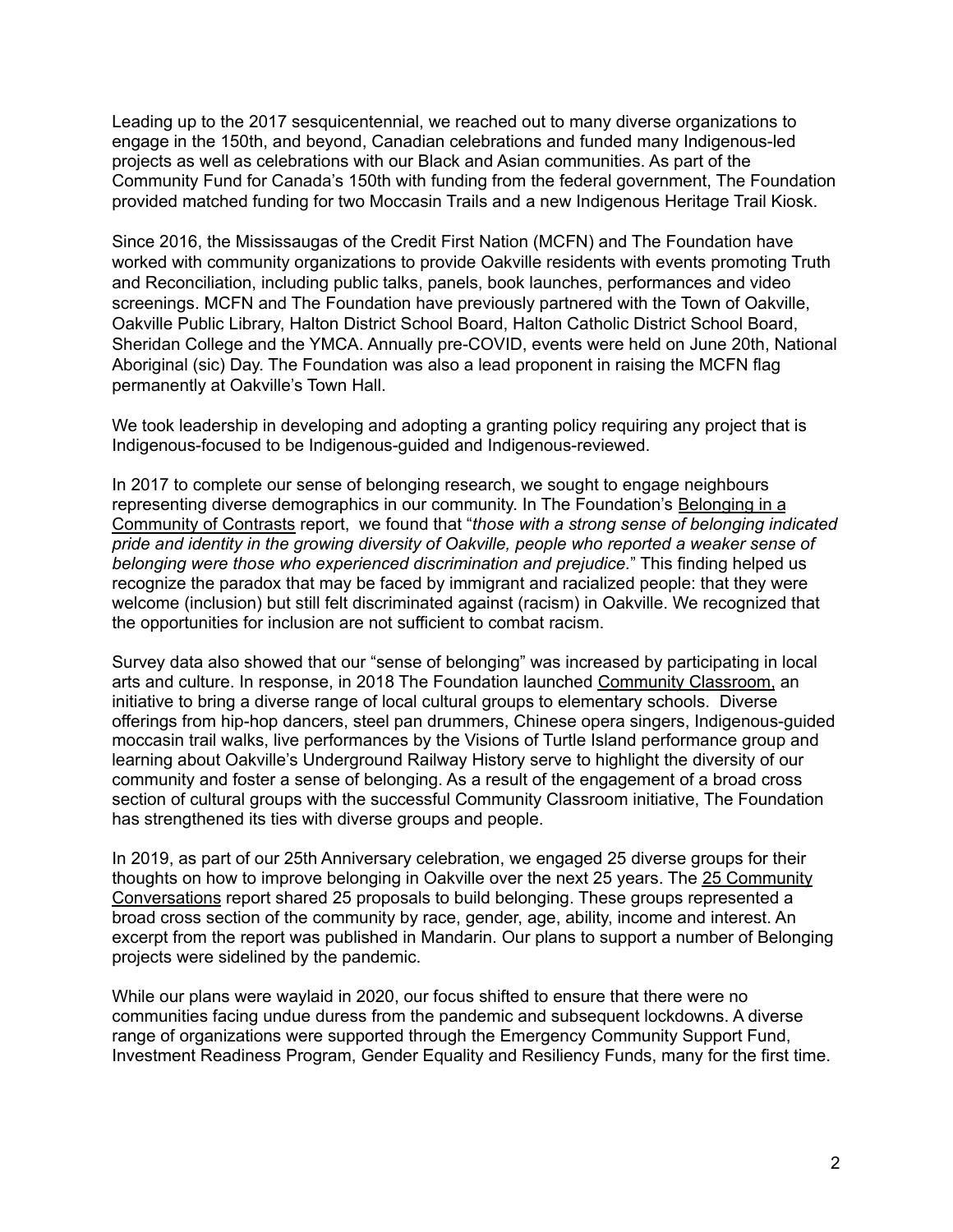We shared the data we gathered on the unequal impact of the pandemic on women, low income and racialized people in our 2020 Resiliency Report. This Report was published in the 5 dominant languages in Oakville: English, Mandarin, Arabic, Punjabi and Spanish. The 2016 Census data appears in our 2020 Resiliency Report and reaffirms our commitment for greater representation as racialized communities represented 31% of our population and 37% of our neighbours were immigrants.

By our May 2020 AGM, the Board achieved greater diversity in representation with 50% of members from racialized communities and 42% female board members. This was achieved by actively recruiting through our community partners. The Team remains majority white but with greater gender and ability diversity. To date we have not been able to maintain 2 permanent BIPOC-filled positions and recognize salary has been a main factor. The Strategic Plan has committed to bringing all staff to the Living Wage in four years. During the pandemic, diverse team members and consultants were hired to lead our Sense of Belonging BIPOC report. Through a concerted effort there has been racial diversity in hiring, summer students, internships and consulting contracts to bring a diversity of views to the Team.

The murder of George Floyd in 2020 gave us pause to consider whether the path we had followed to increase diversity and inclusion was sufficient to ensure we were not contributing to the maintenance of systemic racism. (BLOG - What is our role in social [justice?](https://www.theocf.org/2020/06/19/what-is-our-role-in-social-justice/)) It is this reflection that has reset our goal towards Equity and Anti-racism.

In 2020, we entered into a formal relationship with an Elder of the Mississaugas of the Credit First Nation to ensure that we engage in a culturally-appropriate approach to Indigenous Truth and Reconciliation. We have also engaged a diversity, equity and inclusion consultant to assist us on this journey.

We made a commitment to adopt a formal Equity and Anti-racism Statement and Action Plan as part of our 2021 Business Plan. For the first time, our 2021 Business plan is aligned to five key UN Sustainable [Development](https://sdgs.un.org/goals) Goals (SDGs), specifically SDG #10: Reduced Inequalities. The Board signed the Halton Equity, Diversity and Inclusion Charter. HED Inclusion charter commitment sign and append

## <span id="page-3-0"></span>**Our Commitment to Reduce Inequities in our Operations and our Community**

The Foundation is committed to removing the lingering imprint of colonialism, systemic racism and all forms of discrimination on its operational plans, policies and practices. To support these efforts, The Foundation has aligned to the United Nations SDGs to monitor our progress and that of our community, ensuring we "leave no one behind."

To "leave no one behind" is an ambitious goal that aligns with our Vision statement to: *"Build a healthy, vital community where everyone has a sense of belonging and the opportunity to connect, contribute and realize their potenti*al." **SDG #10: Reduced Inequalities** includes a broad range of those experiencing inequity with diverse backgrounds and experiences. As a charity granting agency we have influence in our community on the practices and policies of grant recipients. As such, we believe that we can play a leadership role in engaging charity grant recipients in developing their own Equity and Anti-Racism policies.

We can also support equity-deserving communities with accommodations to help improve access to funding, being an enabling force to help remove barriers for these types of applications and be conscious of the concept of "do no harm." With that in mind, the following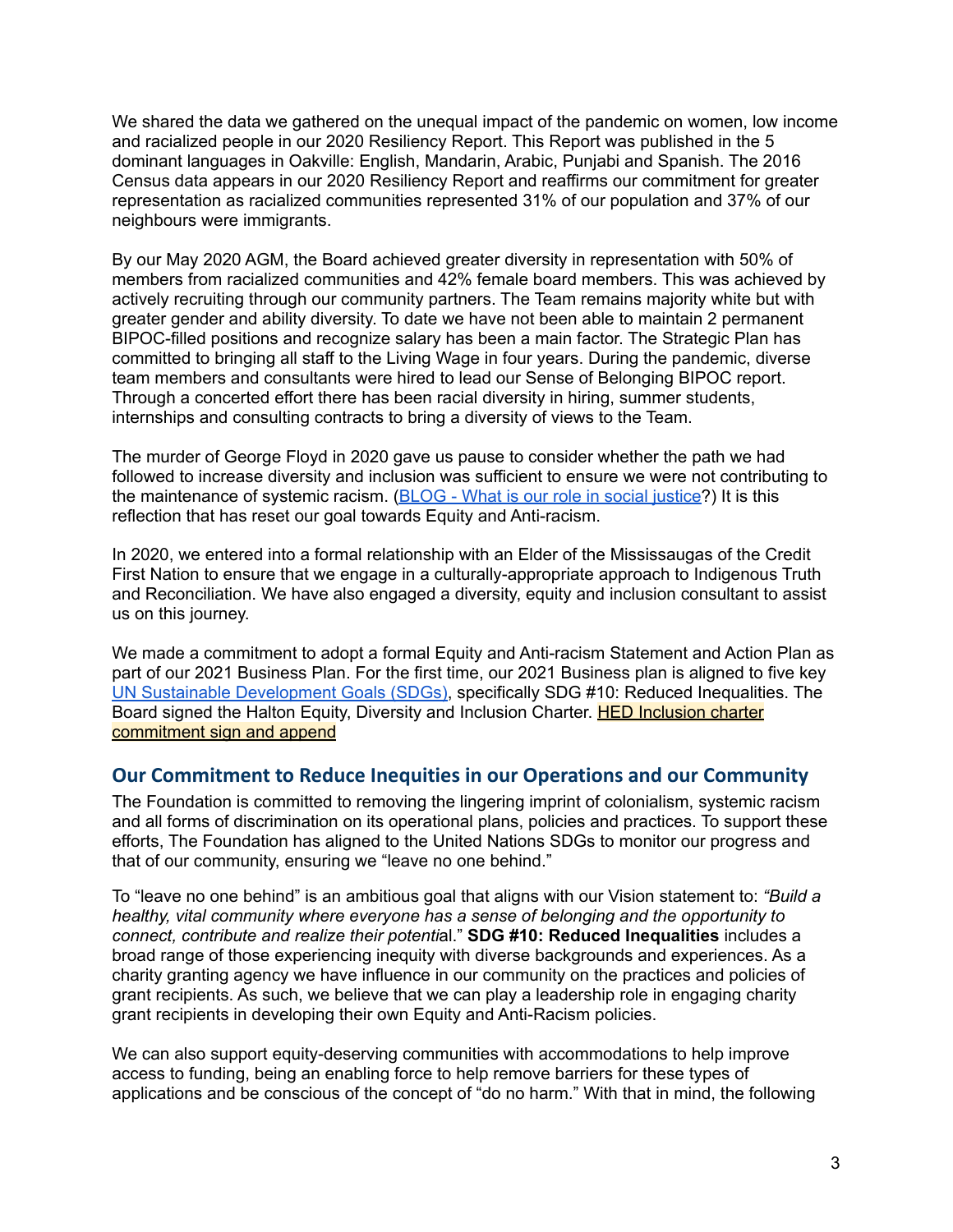action plan outlines our community focused initiatives towards greater SDG #10 alignment. As stewards of endowed funds, we champion local equity initiatives to our Fundholders and donors. However, Fundholders have the greatest discretion over our granting, currently directing over 90% of our grants as set out in Fundholder Agreements. We recognize our role in educating our Fundholders and community through our storytelling, research and subsequent solution creation. Despite current local data limitations, we are committed to bringing an equity lens to the data collection and research that we undertake on behalf of our community that informs granting and solution development.

In addition to our focus on SDG #10 to "leave no one behind", an anti-racism agenda requires The Foundation to create safer spaces for voices of under-represented groups in its research, granting and impact agendas. It requires us to also ensure that we and the local philanthropic sector are not imposing our collective will on equity-deserving communities and that we engage them in solution development.

The Foundation will move forward in the development of our policies and practices in consultation with representatives of equity-deserving communities and encourage the voices of lived experiences in grant-seeking organizations. While we are not a traditional justice-seeking organization presenting policy proposals to the government, we are their allies and we recognize that we have a leadership role to play in our local community and charitable sector.

This Statement aligns to **SDG#10: Reduced Inequalities.**



#### **SDG #10: Reduce inequalities within and amongst countries**

Targets 10.3 and 10.4 include empowering and promoting the social economic and political inclusion of all, irrespective of age, gender diversity (sex\*), disability, race, ethnicity, origin, religion or economic status and ensure equal opportunity and reduced inequalities.

\**The Foundation recognises a broader definition than UN's limited focus on "sex-based" inequalities. As such, we will use the words gender diversity (sex) in this definition.*

## <span id="page-4-0"></span>**Our Community**

As The Foundation strives towards aligning the Board and Staff to reflect the community it serves, it is important to understand the current diversity in Oakville.

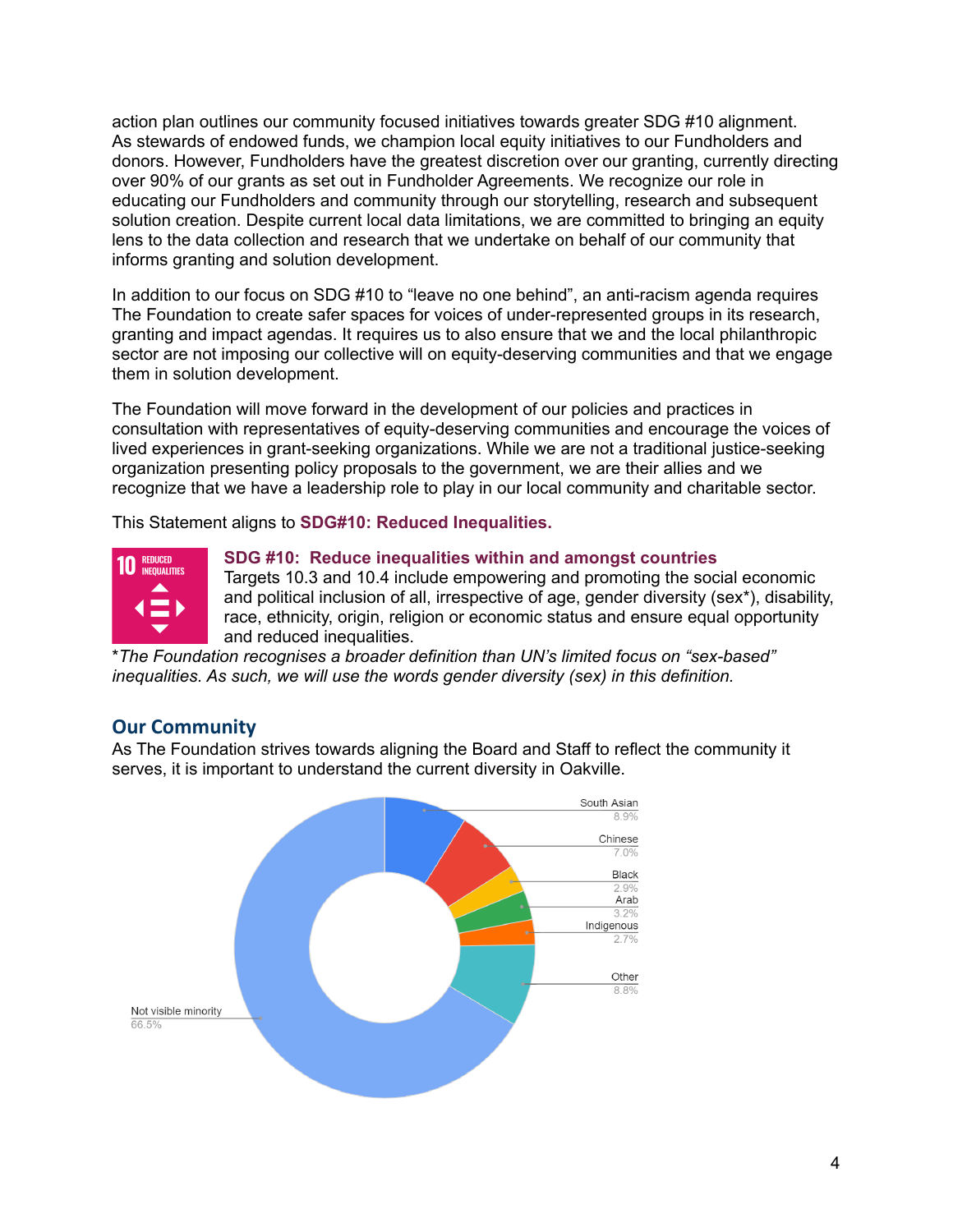Based on data obtained from the 2016 census, we know that an estimated 33.5% of Oakville residents report as **visible minorities or with Indigenous ancestry**, including South Asian (9%), Chinese (7%), Arab (3%), Black (3%) and Indigenous (3%).

The overall poverty rate is 8.2% in Halton region and 9.7% in Oakville. The poverty rate of Halton's visible minority was 14.4% across the Region but 17.3% in Oakville.<sup>1</sup> Just under one-quarter (24%) of Indigenous people who lived in an urban area were in a low-income household in 2016<sup>2</sup>.

.



The table above reveals greater diversity for Oakville's future. Looking at Oakville's population by age, diversity increases with youth. In addition, the [HDSB student census](https://www.hdsb.ca/our-board/Pages/HDSB-Student-and-Staff-Census.aspx) reported that the greatest share of Oakville's elementary students identified their faith as Muslim (27%). As such we can anticipate that Oakville's demographic profile in the future will be more reflective of its younger residents and thus more diverse.

According to the 2017 Canadian Survey on Disability, 1 in 5 Canadians aged 15 years and over had one or more **disabilities** that limited them in their daily activities. In Oakville, that equates to an estimate of over 30,000 residents (based on the Oakville population aged 15 years and over from the 2016 Census).

Also based on 2016 census data, **women** represent 51.7% of Oakville's population. The average total income for an individual Halton resident was \$64,762, an amount much higher than the provincial average by 35%.The average income for a woman in Halton was \$48,449 (22.3% higher than Ontario) compared to \$82,349 (45% higher than Ontario) for men. This significant difference results in a wider income gender gap in Halton than for the province. For every dollar earned by men, women in Ontario earned about 70 cents while women in Halton earned about 59 cents.<sup>3</sup>

<sup>1</sup> [Community Development Halton: Our Halton: Income Inequality and Poverty](https://cdhalton.ca/wp-content/uploads/2018/09/Our-Halton-2018-Income-Inequality-and-Poverty.pdf)

<sup>2</sup> <https://www150.statcan.gc.ca/n1/pub/75-006-x/2019001/article/00018-eng.htm>

<sup>3</sup> [Community Development Halton: Our Halton 2018: Women.](https://cdhalton.ca/wp-content/uploads/2018/09/Our-Halton-2018-Women.pdf)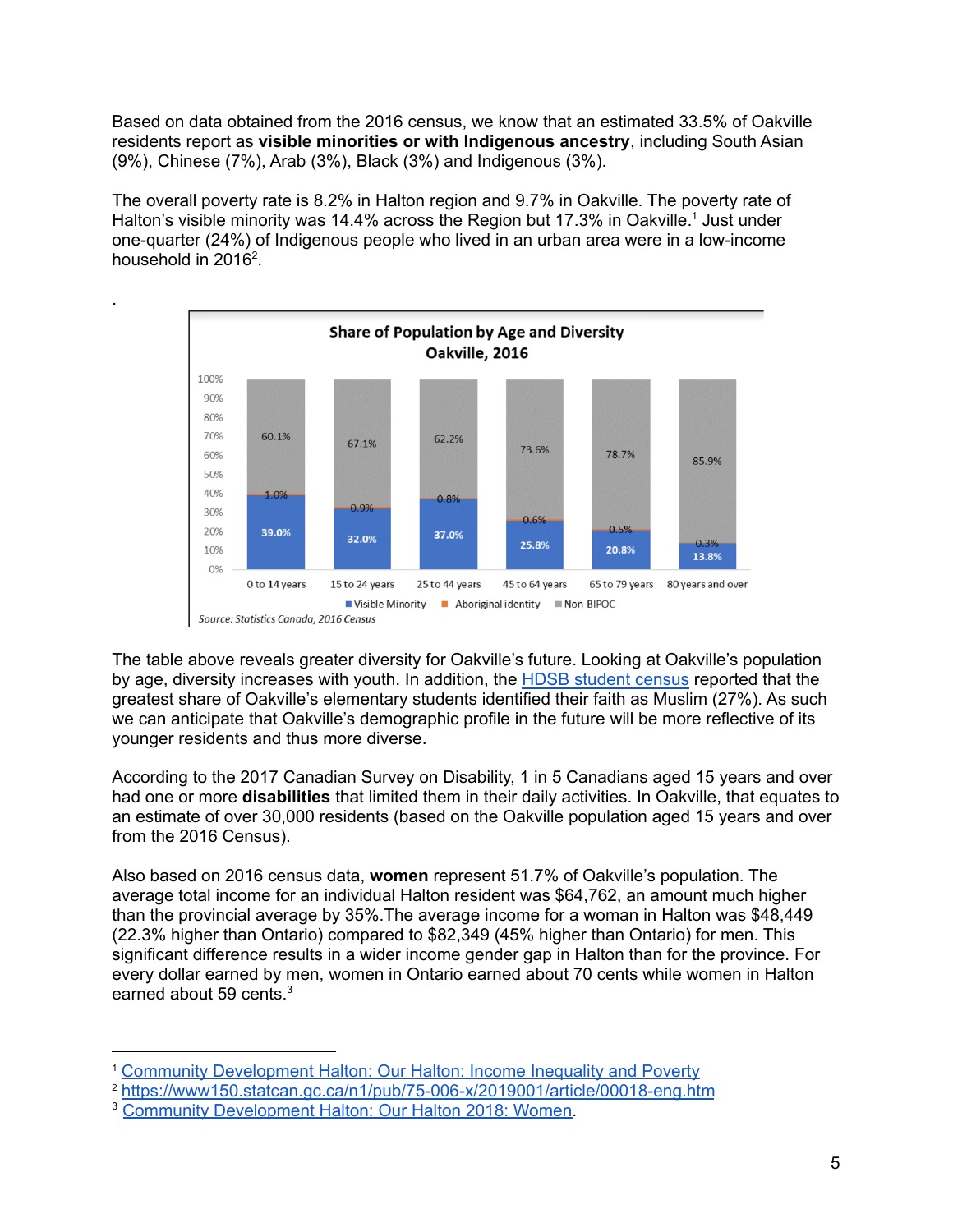The 2021 census has provided national data that 0.33% of Canadians identify as transgender or non-binary. When applied to Oakville's 2021 population of 213,759, it is estimated that over 700 people identify as transgender and non-binary in our community.

For gender diverse populations, due to discrimination, harassment and barriers to equitable health services, 2SLGBTQIA+ communities experience higher rates of mental health concerns including depression, anxiety and substance use. Specifically, 2sLGBTQIA+ youth are 2-3 times more likely to attempt suicide than their heterosexual, cisgender peers; one Ontario-based study found 47% of trans people age 16-24 had considered suicide recently and 19% had attempted suicide in the past year. Racialized 2SLGBTQIA+ individuals have mental health needs nearly 5% higher compared to non-racialized 2SLGBTQIA+ people and 16% higher compared to cis-hetero-non-racialized people.

This Statement will be updated as the 2021 census data becomes available over 2022 and 2023.

## **Definitions**

*Allyship* is when a person of privilege works in solidarity and partnership with a marginalized group of people to help take down the systems that challenge that group's basic rights, equal access and ability to thrive in our society. This definition recognizes that allies must also have some degree of power to effect change<sup>4</sup>.

*Anti-Racism* is the policy or practice of opposing racism and promoting racial inclusion. It is a form of action against [racism](https://en.wikipedia.org/wiki/Racism) and the [systemic](https://en.wikipedia.org/wiki/Systemic_racism) racism and [oppression](https://en.wikipedia.org/wiki/Oppression) of marginalized groups. Being antiracist is based on the conscious efforts and actions to provide equitable opportunities for all people on an individual and systemic level.

*"BIPOC"* is an acronym that stands for "Black, Indigenous and People of Colour".

**Diversity** is the presence of difference within a certain context. Diversity is about representation of people of different genders, ethnic or cultural backgrounds, sexual orientations and abilities (all rights protected under the Canadian Human Rights Code). But it is also about people with different education, family status, marital status and much more.

*Equity* is an approach whereby all people – including those who bear the burden of historic and contemporary forms of marginalization, whether intentional or unintentional – have equal access to opportunities to choose, define and achieve goals. Equity acknowledges unequal starting places and addresses unequal needs, conditions and positions of people and communities that are created by institutional and structural barriers. Equity levels the playing field so that everyone has the opportunity to succeed.

*Equity-Deserving Communities* is a term used for the purposes of this document to include groups that are marginalized by societal structures. Equity-deserving communities often experience social and financial disadvantages as a result of systems of oppression, including but not limited to racism, sexism, heterosexism and ableism. Examples of equity-deserving communities include: Indigenous peoples; ethnic or linguistic minorities; sexual and people of different sexualities and or gender identities; and people with mental illness or physical or intellectual disabilities.

<sup>4</sup> National Institute of Health offices of Equity, Diversity and Inclusion Blog by:Samantha-Rae Dickenson <https://www.edi.nih.gov/blog/communities/what-allyship>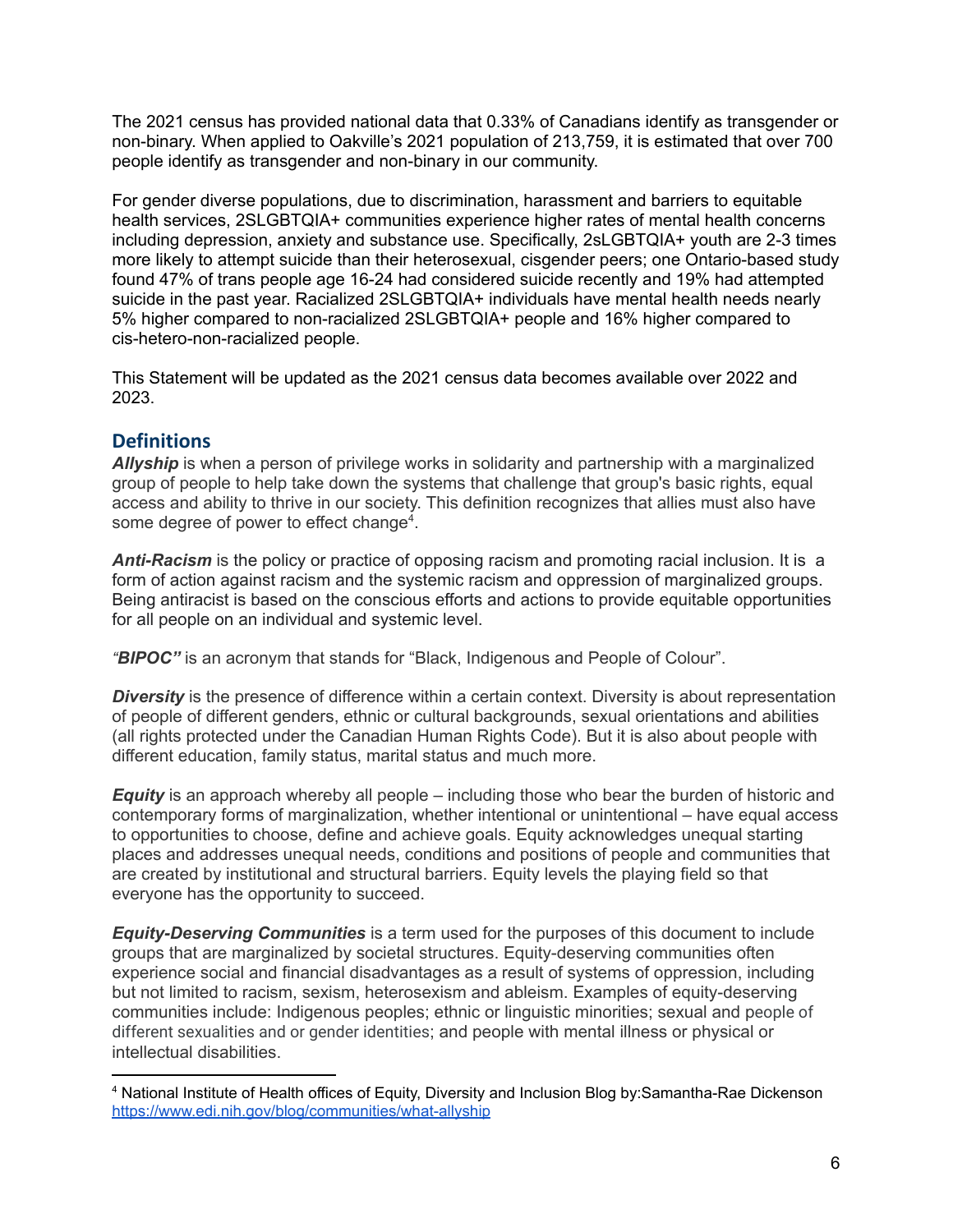This list is not exhaustive and is always evolving. People who belong to multiple equity-deserving communities often experience overlapping and interdependent systems of discrimination or disadvantage referred to as intersectionality identified in the chart below.



*Inclusion* is about people with diverse identities being valued and welcomed. Inclusion is about making sure that a diverse mix of people are able to work well together.

**Reciprocity** is the practice of exchanging resources with others for mutual benefit, especially privileges granted by one country or organization to another.

## **The Foundation's Action Plan**

## <span id="page-7-0"></span>**Operations**

Under the leadership of the Governance and Nominating Committee, The Foundation is asking the uncomfortable questions that need to be asked about our current structure and operations. As a privileged charitable entity and local sector leader, it is incumbent upon us to lead by example and share a pathway forward with local charities.

The Foundation can utilize the power of its procurement to amplify equity practices in our community. The Foundation will review anti-racism and equity policies of major suppliers to signal The Foundation's commitment to systemic change to them and to encourage suppliers to develop and implement such policies. The Foundation's largest supplier is the investment manager employed to manage the investment pool. As part of its oversight of the manager's performance, the Investment Committee reviewed the manager's Global Respect and Inclusion Policy.

#### *Action #1: Foundation to request and review Reconciliation, Equity and Anti-racism policies for major suppliers.*

In addition, The Foundation as part of its 2022 Business plan is developing a new Procurement Policy. In an effort to be an enabling force for change, the new policy will seek to support change and to reduce barriers to suppliers from equity-deserving communities. The new policy will require requests for proposals to include questions about supplier's reconciliation, equity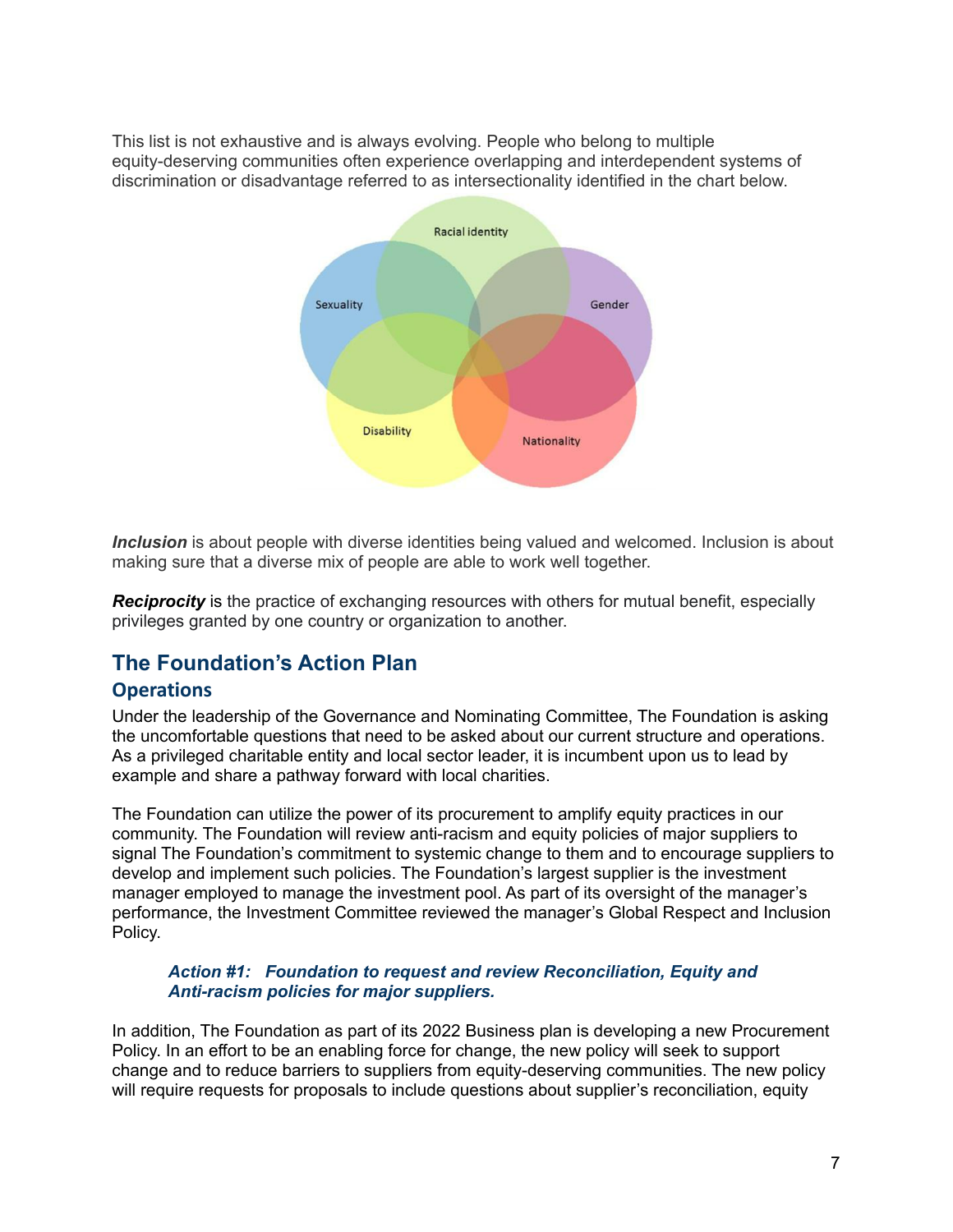and anti-racism policies and will employ inclusive language to make the procurement process available to all.The first step will be benchmarking.

#### *Action #2: New Procurement Policy to be developed including a requirement for requests for proposals to employ inclusive language to ensure an equitable process and to consider vendors' Reconciliation, Equity and Anti-racism Policies.*

While all activities of The Foundation will be open to scrutiny and consideration in this review, resources, capacity and time will dictate priorities.

## <span id="page-8-0"></span>**Governance and Nominating Committee DEI Operational Review**

The Governance and Nominating Committee is in the midst of reviewing the adequacy of current Foundation policies and practices with respect to inclusion, diversity, equity and anti-racism to ensure the creation of inclusive systems and accommodations as needed.

As changes are implemented, it will be important for The Foundation to share its learning journey and knowledge with the local charity sector as well as guidance if new policies impacting granting are introduced. The Foundation will roll out its shared learnings and new policies through webinars and information sessions to local charities.

**10 REDUCED** 

*10.2 By 2030, empower and promote the social, economic and political inclusion of all, irrespective of age, gender diversity (sex), disability, race, ethnicity, origin, religion or economic or other status.*

*Action #3: Governance and Nominating Committee to review the adequacy of current Foundation policies and practices with respect to inclusion, diversity, equity and anti-racism.*

*Action #4: Foundation to share learnings and new policies through webinars and information sessions with local charities.*

There are calls from within Government and regulatory bodies to require public reporting of the demographic profile of charity board leadership as a means of ensuring greater diversity. As part of its risk management process, The Foundation must be prepared to enable reporting if demanded by regulatory bodies. As part of its work tracking the diversity of The Foundation Board and staff, the Governance and Nominating Committee will develop a means to monitor The Foundation's progress under **SDG Indicator #10.2.**

#### *Action #5: Governance and Nominating Committee to track diversity of Foundation Board and staff to enable reporting as required by regulatory bodies.*

## <span id="page-8-1"></span>**Indigenous Cultural Advisor**

The Foundation has brought a local focus to Truth & Reconciliation initiatives and is committed to working in partnership with local organizations like the Town, Oakville Public Library, school boards and Sheridan College to move this agenda forward. The Foundation has also taken the further step to directly engage an Indigenous Cultural Advisor from the local treaty-holders to provide guidance to The Foundation, staff, Board and community on reconciliation and an Indigenous perspective to local activities.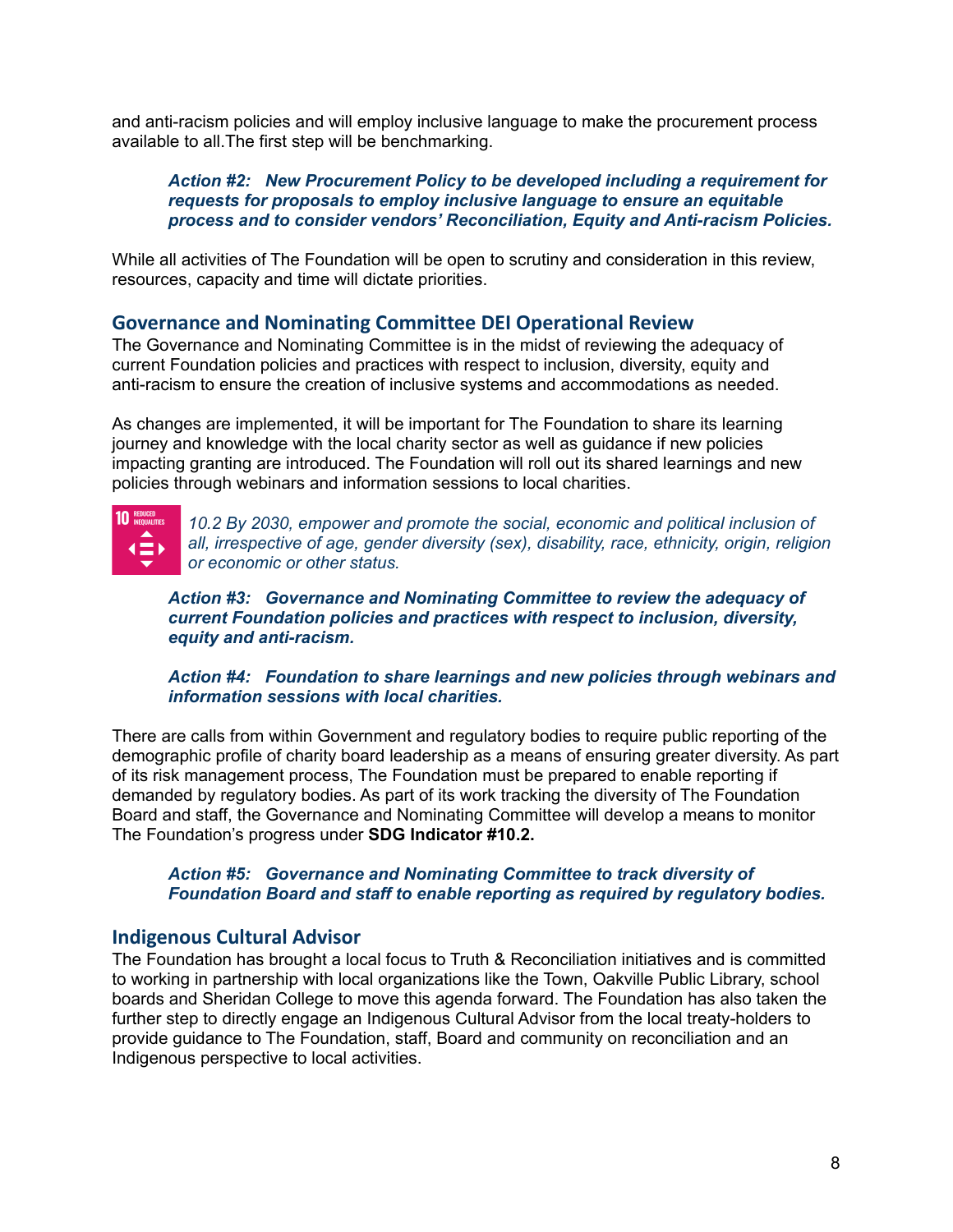#### *Action #6: Foundation to engage an Indigenous Cultural Advisor to guide The Foundation, Board and community on Indigenous Truth and Reconciliation.*

#### **Reciprocity and Allyship: Debwewin: The Oakville Truth Project**

In partnership with the Mississaugas of the Credit First Nation (MCFN), The Foundation launched Debwewin in October 2021 to further our shared understanding of Oakville's Indigenous past and support local Truth & Reconciliation.

Led by MCFN Elder and Indigenous Advisor Peter Schuler, it has an Advisory Council to lead the project and foster understanding of the local history of the Indigenous people in Oakville from an Anishinaabek perspective. The Truth Project has main long term objectives:

- 1. Identify, restore and promote the living cultural legacy both pre-colonial and post-colonial, connecting the MCFN and the broader Anishinaabek nation back to Oakville.
- 2. Recognize Treaty 22 and 14 are living, breathing documents and identify its presence on the land through placemaking.
- 3. Honour the allyship of local treaties. Generate local pride in being Treaty People.
- 4. Increase the shared understanding of the Indigenous perspective of Treaty 22 and the "truth" of how the Mississaugas became landless.
- 5. Recover the Indigenous names, significant geographical locations, historical Indigenous figures and Indigenous belief systems in Oakville and bring awareness through placemaking.
- 6. Develop educational tools to generate broad awareness and shared understanding in both Indigenous and non-Indigenous Communities.

As a Truth and Reconciliation process, Debwewin relies on healing relationships, sharing truths, listening to the knowledge that is being shared and doing our part to redress past harms. As we recover the truth, healing the original intended relationship of the Treaties as Treaties of Allyship, providing reciprocity — equal benefits from the land to Indigenous and non-Indigenous Peoples — offers a path forward. Restoring allyship and reciprocity with MCFN initially offers tangible outcomes for local reconciliation.

#### *Action #7:* **Foundation to commit to reciprocity: mutual benefit in the Debwewin project for the MCFN and Oakville communities.**

#### <span id="page-9-0"></span>**Equity in Philanthropy and Granting**

The Foundation will, as part of the monitoring of The Foundation's progress under **SDG Indicator #10.2**, strive to engage diverse donors and grant applicants located in Oakville. The Foundation will track its allocation of grants to equity-seeking charities that are local to our community and will determine if additional action is required to reach these local charitable equity-seeking communities. **Although some of the philanthropy and granting efforts may be provincial or national in scope, The Foundation's focus and priority will be on opportunities to support local organizations.** Communication processes will be reviewed to ensure equitable promotion of donor events and philanthropic and granting opportunities.

#### *Action #8: Foundation to strive to engage diverse donors*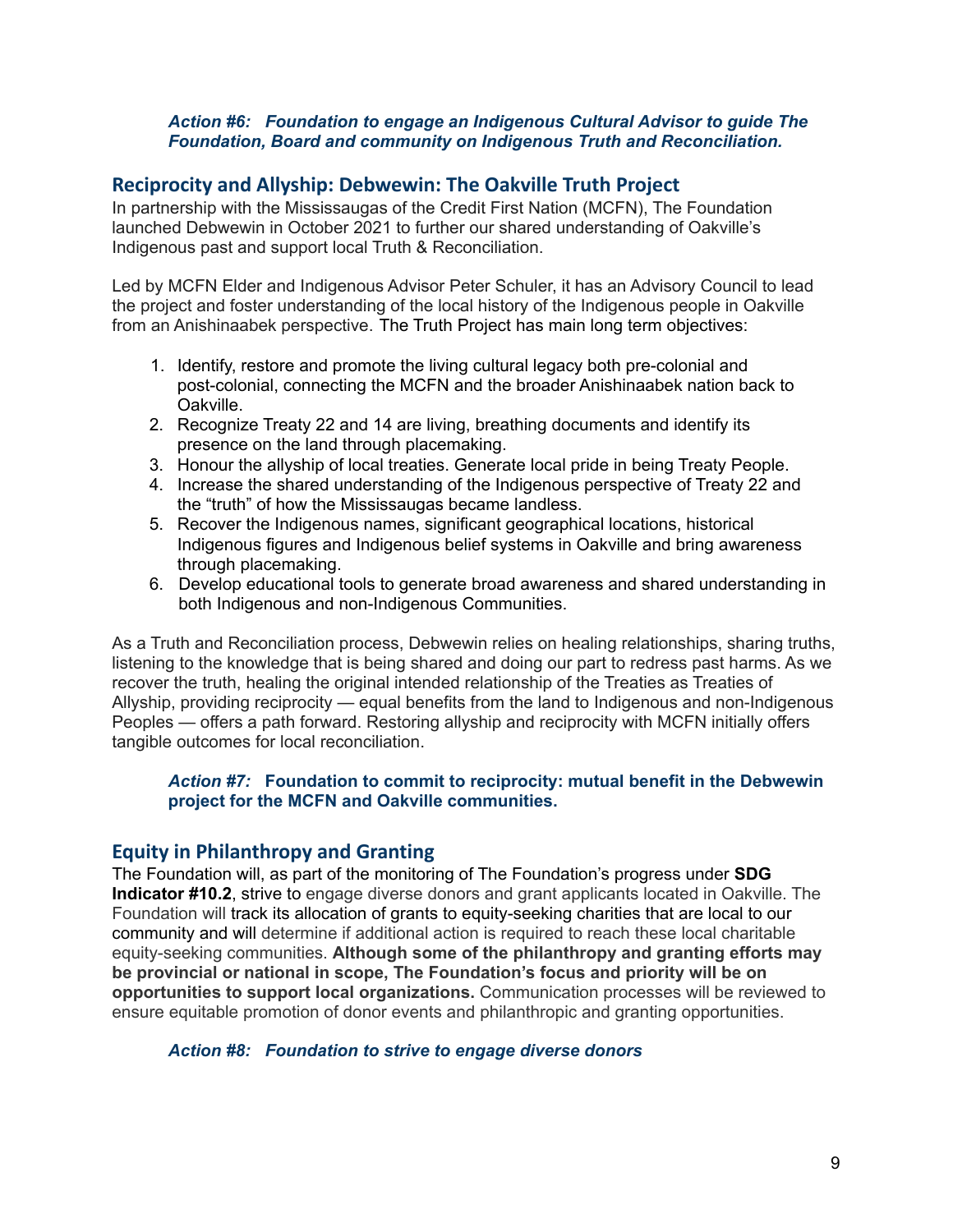#### *Action #9: Foundation to track grants to charitable equity-deserving communities and determine if additional action is required to overcome barriers for local Charities from these communities.*

Currently, to receive a community grant, we require charities to sign a Human Rights Code anti-discrimination resolution. What would a requirement to commit to **SDG #10: Reducing Inequalities** by our charity grant recipients look like, from the lens of "leave no one behind"? How might we encourage greater DEI impact through granting? We plan to move towards greater SDG #10 alignment in our charity granting requirements and will engage local stakeholders, charities and representative groups to discuss the path forward.

The Foundation's Granting Policy was recently updated with respect to grant applications with Indigenous focus, content or impact to mandate that such applications be either Indigenous-led or guided and also commits that community grant applications that have Indigenous content, focus or impact will be reviewed by members of the Indigenous community. In support of increasing equity in The Foundation's granting practices, the Granting Policy will be updated to include a requirement for community grant applications relevant to or submitted by equity-deserving groups be led or guided by members of those communities. At the same time, The Foundation will strive to have members of equity-seeking communities be part of The Foundation's application review, particularly if grants pertain to the BIPOC community for guidance, cultural relevance and acceptability. In addition regional Charities are encouraged to engage in The Foundation's DEI education tool to further their DEI journey and understanding. This supports the understanding of our granting process and overall mandate.

*Action #10: Granting Policy to be updated to ensure charity granting recipients are committed to SDG #10 to "leave no one behind" and will work actively to build an organizational culture and practice that is inclusive, equitable and anti-racist.*

*Action #11: Grants awarded for grant applications from supporting equity-deserving communities must be advised or led by members of those equity-deserving communities.*

*Action #12: The Foundation will engage grant reviewers from equity-deserving organizations to assist in reviews of applications supporting equity-deserving communities.*

## <span id="page-10-0"></span>**Equity in Investing**

The Investment Policy, which governs the investments held by The Foundation in the Investment Pool of nearly \$100 million in charitable funds, reflects consideration of environmental, social and governance (ESG) factors in the investment process — which include equity and anti-racism issues in employment practices and public relations — is necessary to optimize long-term risk-adjusted returns, reduce reputational risk and align with its mission of building opportunity for future generations. The policy specifies that Investment Managers for the Investment Pool will be required to be signatories of the "United Nations Principles for Responsible Investments" (UNPRI).

As part of The Foundation's commitment towards equity, the Investment Committee will continue to request reporting from our Investment Manager on investments in the portfolio and proxy voting activities that align with SDGs.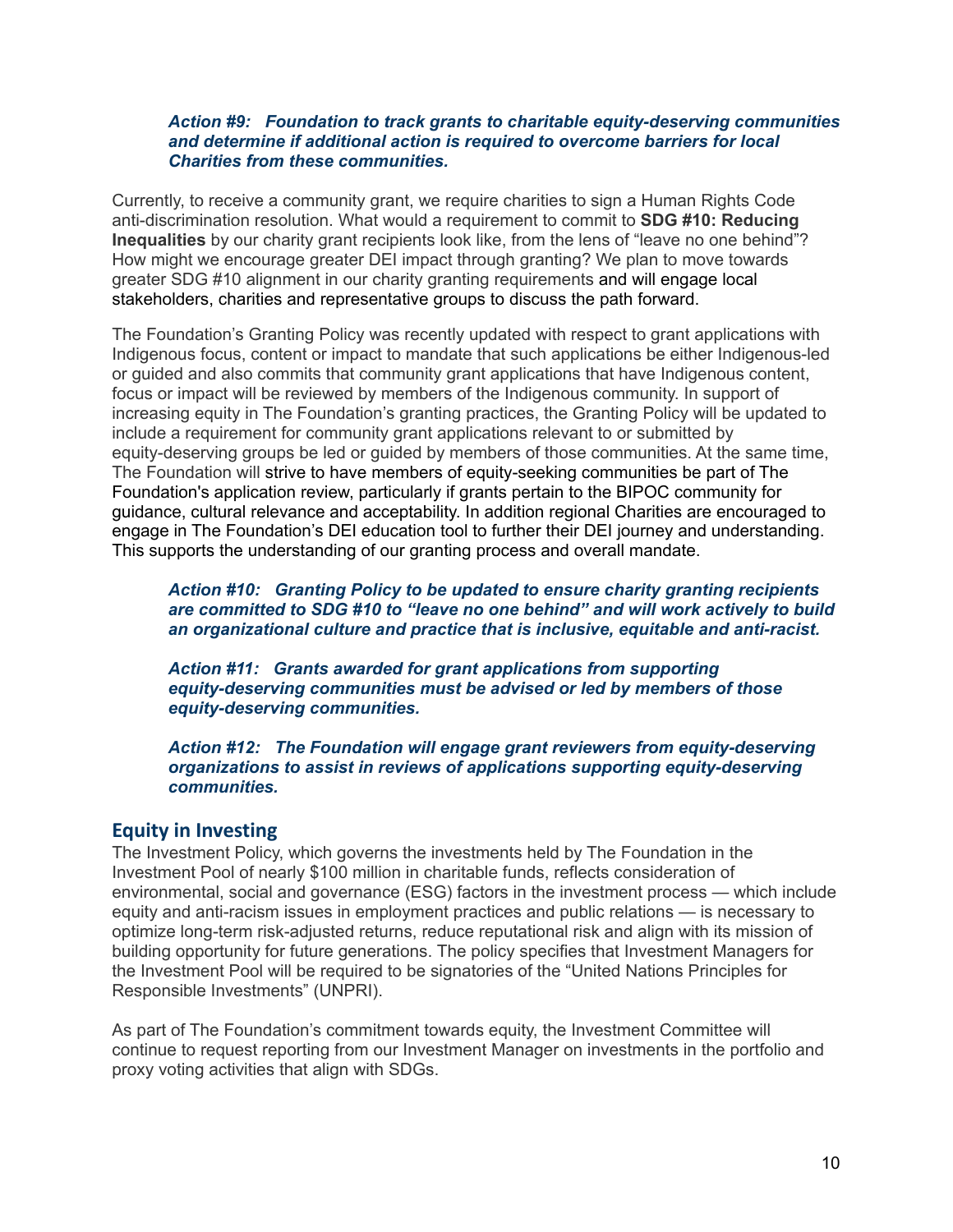#### *Action #13: Investment Committee to work with investment managers to understand how investments in the portfolio align with Equity focused SDG's like SDG #10.*

The Foundation has an opportunity to provide leadership and progress for equity-seeking communities through Impact Investing including Program Related Investments ("PRI"). The Foundation's investment of \$50,000 in a promissory note to Windmill Microlending is an example. Windmill provides loans to skilled immigrants who require education and/or re-accreditation in Canada to have access to the Canadian labour market. There is a direct impact on SDG #10 by reducing inequalities for BIPOC immigrants who face barriers to appropriate employment.

The Foundation, through its Impact Investment Committee, has been tasked in the 2021 business plan with creating a reporting mechanism to align and track all of our Impact and PRI investments to the relevant SDGs, including SDG #10. Impact Investments that benefit equity-seeking communities will be identified and The Foundation will consider if additional action is required to reach these communities to create Impact Investment opportunities.

#### *Action #14: Impact Investment Committee to track Impact Investments aligned with SDG's, including SDG #10, and consider if additional action is required to reach these communities.*

In addition, in the consideration of new investment opportunities, the Impact Investment Committee will apply an equity lens to evaluation of new Impact Investing opportunities.

#### *Action #15: Impact Investment Committee to apply an equity lens to evaluation of new Impact Investment opportunities*

## <span id="page-11-0"></span>**Equity in Research and Storytelling**

Amplification of diversity in research and storytelling will empower equity-deserving communities to share their stories, which will provide further exposure to these groups and enable them to educate and make changes. Storytelling provides collective memory in many cultures including Indigneous cultures.

Despite current local data limitations, we are committed to bringing an equity lens to the data collection and research that we undertake on behalf of our community that informs granting and solution development. For a local equity lens, The Foundation will rely on BIPOC researchers and advisors to interpret data for us which describes them and the community.

#### *Action #16: Foundation data collection and research reports include equity lens.*

As a leader in the local charitable community, The Foundation must strive to engage diverse voices in telling shared stories about philanthropy in Oakville and profile new BIPOC-focused charities. The Foundation published an excerpt of its 2019 **25 Community Conversations** report in Mandarin and has summaries of its 2020 **Resiliency Report** in Spanish, Arabic, Punjabi and Mandarin to increase the accessibility of the information to more diverse sectors of the community. As part of this effort to reflect the diversity in Oakville, The Foundation will ensure that diverse voices are included in its reports and in other public communications. The Foundation engages external experts and advisors from specific populations to provide their knowledge for our reporting. As an ongoing mandate we are focused on building an internal volunteer and staff structure that is reflective of the populations we serve. Through committee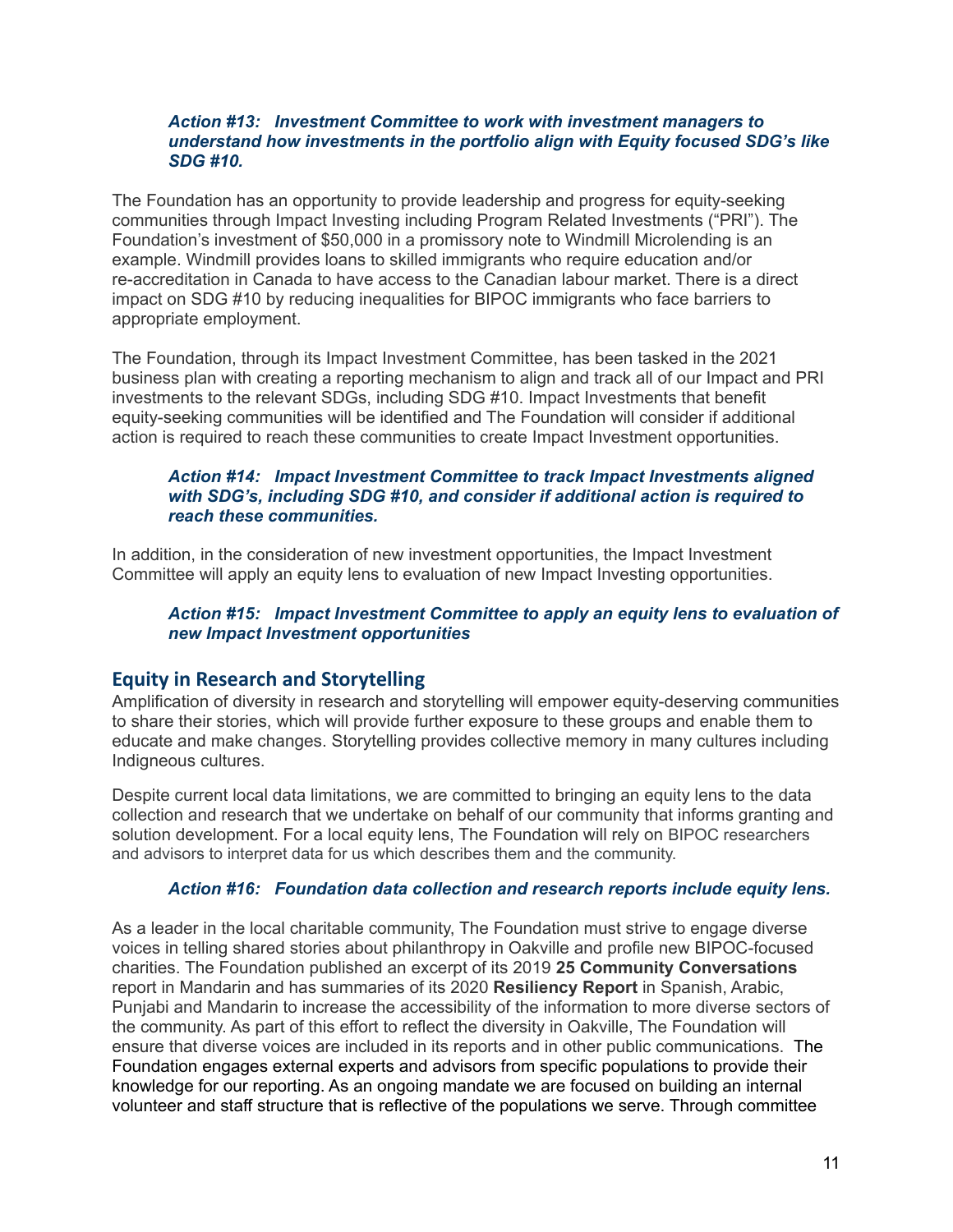and board work, volunteers provide a further community perspective and insights to our work.

#### *Action #17: Foundation reports reflect diverse voices and stories.*

#### <span id="page-12-0"></span>**Commitment to Continued Listening and Learning**

Foundation staff members attended a webinar series entitled Deconstructing Anti-Black Racism, led by a Fundholder and former Burlington Foundation employee Leena Sharma Seth. The Board and staff were invited to attend a tailored presentation to increase their understanding of BIPOC issues and to support our commitment to focus on DEI. As part of The Foundation's leadership in the journey towards increased diversity, inclusion and equity in the charitable sector in our community, The Foundation will strive to provide opportunities for education and learning for staff, volunteers and local charities.

With in-kind support from Enable Education and the assistance of experts, advisors and champions, The Foundation developed an online learning program targeted at the local charity sector to assist them in their learning journeys of DEI. The tool is available to charities' staff, volunteers and board members.

#### *Action #18: Foundation to provide opportunities for education and training for staff, volunteers and local charities.*

This Statement is a living document that we expect to evolve and grow with our own education, awareness and strategic thinking. We must continue to listen and to reevaluate processes and actions to ensure we seek to listen, remain humble, relevant and open to emerging needs, ideas and ways of working.

| #              | Action                                                                                                                                                                                                                      | Responsible                  | Update                                                                                                                                                                                 |
|----------------|-----------------------------------------------------------------------------------------------------------------------------------------------------------------------------------------------------------------------------|------------------------------|----------------------------------------------------------------------------------------------------------------------------------------------------------------------------------------|
|                | Request and review Anti-Racism and Equity<br>Policies for major suppliers.                                                                                                                                                  | <b>Foundation Staff</b>      | - Q1 - new CC program partners -<br>Indigenous (Susan Aglukark, Elder Peter<br>Schuler), Halton Region Chinese Canadian<br>Assoc.<br>Q1 - Large vendors policies tracked (see<br>here) |
| $\overline{2}$ | New Procurement Policy to be developed<br>including a requirement for requests for<br>proposals to employ inclusive language to<br>ensure an equitable process and to consider<br>vendors' Anti-racism and Equity Policies. | <b>Foundation Staff</b>      | Finance and Risk Committee work plan<br>includes development of a new<br>Procurement Policy.                                                                                           |
| 3              | Review the adequacy of current Foundation<br>policies and practices with respect to<br>inclusion, diversity, equity and anti-racism.                                                                                        | Governance and<br>Nominating | Ongoing - G&N Committee has a<br>responsibility to review all new and<br>revised policies before recommendation<br>to the Board.                                                       |

## <span id="page-12-1"></span>**Appendix 1: Reconciliation, Equity & Anti-racism Action Plan- April 1, 2022**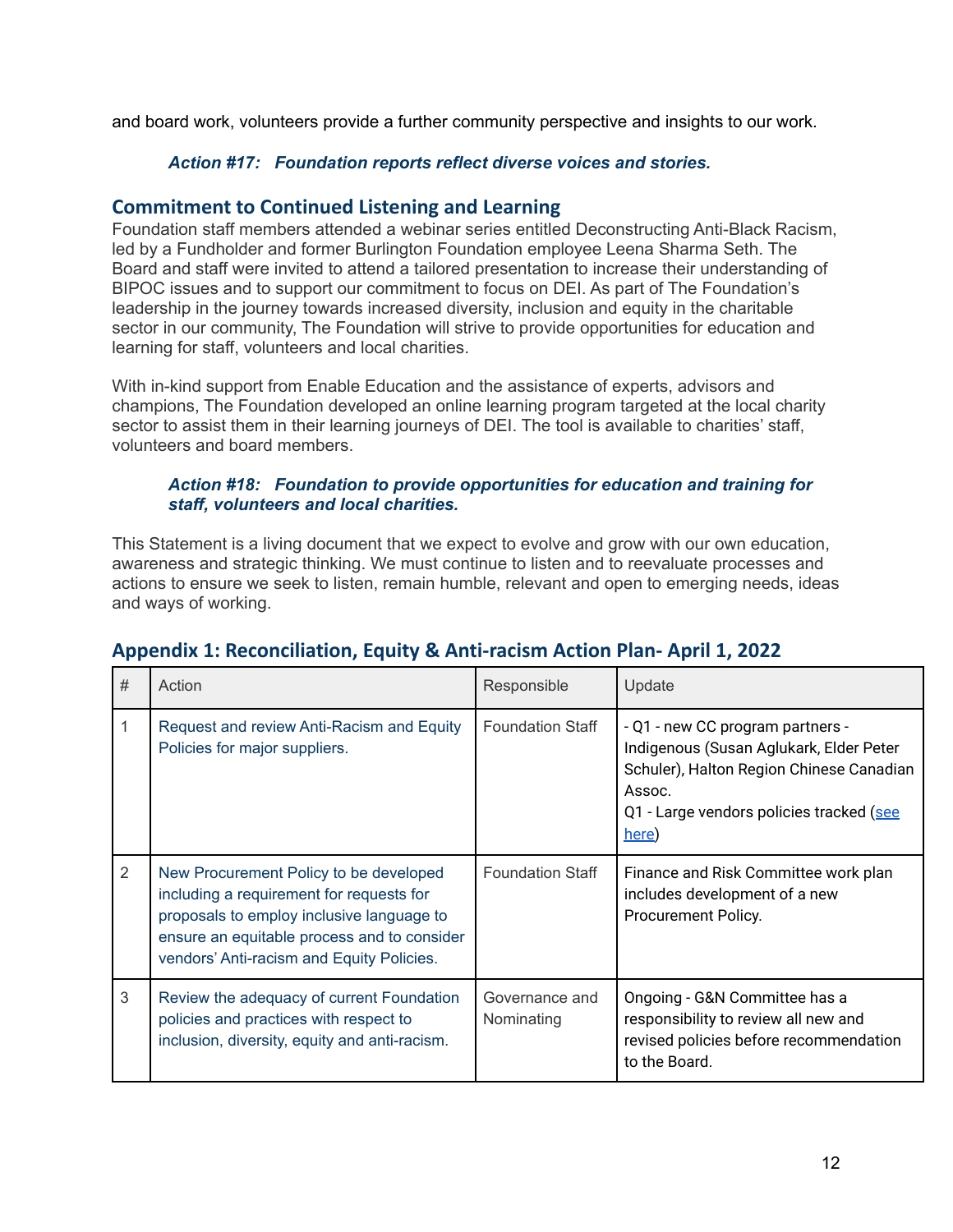|                 |                                                                                                                                                                             |                                          | G&N added responsibility to review<br>policies with respect to inclusion,<br>diversity, equity and anti-racism to Terms<br>of Reference.                                                                                                                                   |
|-----------------|-----------------------------------------------------------------------------------------------------------------------------------------------------------------------------|------------------------------------------|----------------------------------------------------------------------------------------------------------------------------------------------------------------------------------------------------------------------------------------------------------------------------|
| $\overline{4}$  | Share learnings and new policies through<br>webinars and information sessions with local<br>charities.                                                                      | <b>Foundation Staff</b>                  | Q1 - local Halton charities provided with<br>link to Enable training program.                                                                                                                                                                                              |
| 5               | Track diversity of Foundation Board and<br>staff to enable reporting as required by<br>regulatory bodies.                                                                   | Governance and<br>Nominating             | Annual - Board Dimensions and<br>Diversification Survey May 2022.<br>New hire May 2022 - Office Administrator<br>- Center for Skills connected staff with<br>various capable candidates from various<br>backgrounds. New hire and spring intern<br>fit diversity criteria. |
| 6               | Engage an Indigenous Cultural Advisor to<br>guide The Foundation, Board and<br>Community on Indigenous Reconciliation.                                                      | <b>Foundation Staff</b>                  | National TRC Day held Sep 2021<br>Debwewin launched in Oct 2021<br>Debwewin website Feb 28                                                                                                                                                                                 |
| $\overline{7}$  | Commit to reciprocity: mutual benefit in the<br>Debwewin project for the MCFN and<br>Oakville communities.                                                                  | Foundation Staff,<br>Board,<br>Community | <b>Community Classroom offers</b><br>programming to MCFN. Awards Hub is<br>open to Indigenous students.<br>Debwewin projects have mutual benefits.                                                                                                                         |
| 8               | Strive to engage diverse donors.                                                                                                                                            | <b>Foundation Staff</b>                  | Q1 Multi-language outreach materials<br>developed for Community Classroom and<br><b>Community Education Awards Hub in</b><br>Mandarin, Punjabi, Arabic.                                                                                                                    |
| 9               | Track grants to charitable equity-seeking<br>communities and determine if additional<br>action required to overcome barriers for<br>local charities from these communities. | <b>Foundation Staff</b>                  | Ongoing - track in quarterly grants reports<br>Jan 2022 - 1 grant distributed, support of<br>2 CC providers                                                                                                                                                                |
| 10 <sup>°</sup> | Update Granting Policy to ensure charity<br>granting recipients are committed to SDG<br>#10 to "leave no one behind" and<br>anti-racism.                                    | Governance and<br>Nominating             | Board directed to start with voluntary<br>education through online program, not<br>mandatory.                                                                                                                                                                              |
| 11              | Grants awarded for grant applications from<br>supporting equity-deserving communities                                                                                       | <b>Foundation Staff</b><br>and Board     | Complete<br>10 such grants awarded through GIVEO<br>2021                                                                                                                                                                                                                   |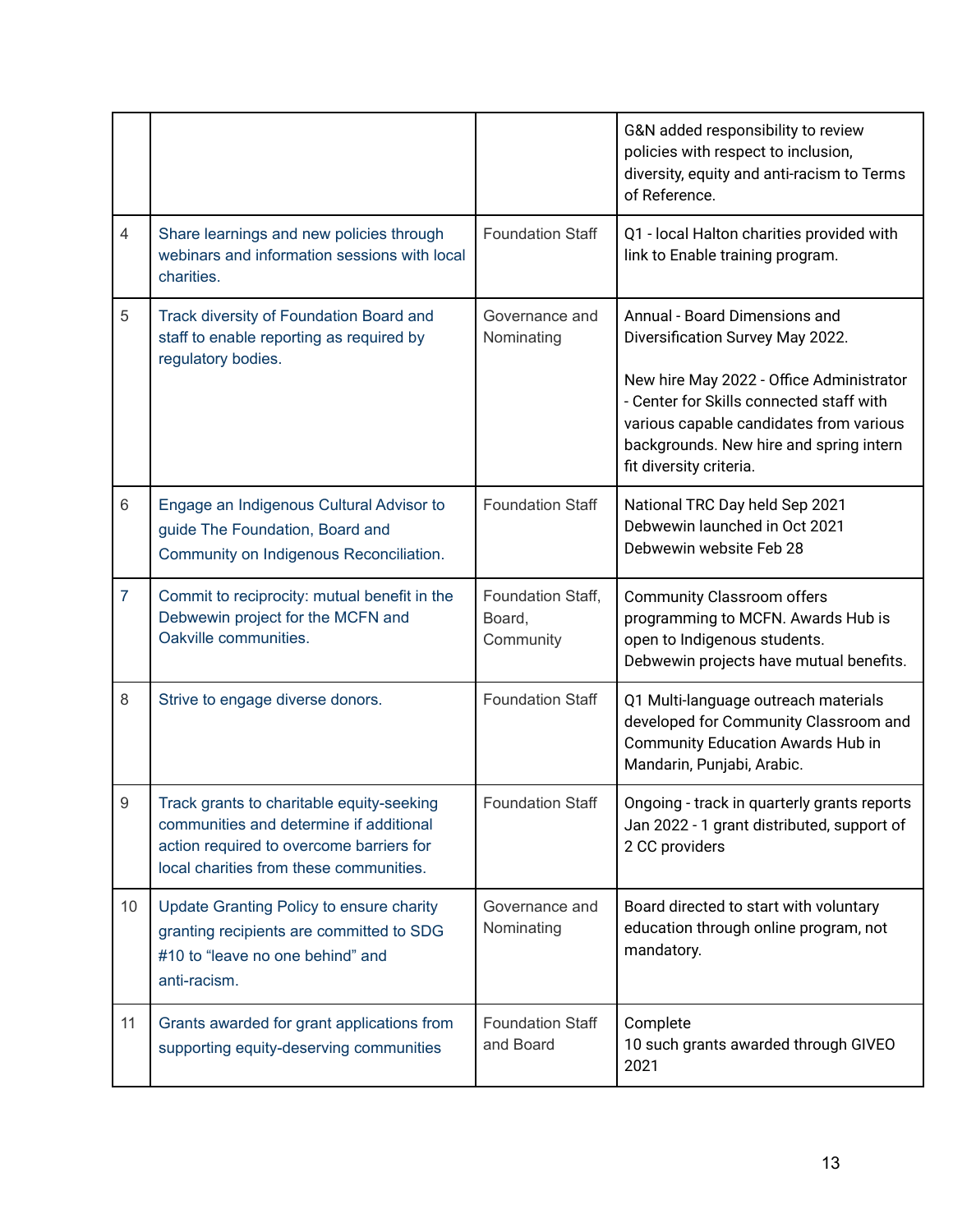|    | must be advised or led by members of those<br>equity seeking communities.                                                                          |                                   |                                                                                                                                                                                                                                                                                   |
|----|----------------------------------------------------------------------------------------------------------------------------------------------------|-----------------------------------|-----------------------------------------------------------------------------------------------------------------------------------------------------------------------------------------------------------------------------------------------------------------------------------|
| 12 | Engage grant reviewers from<br>equity-deserving organizations to assist in<br>reviews of applications supporting<br>equity-seeking communities.    | <b>Foundation Staff</b>           | Ongoing - ie. CHCl & Equality Fund                                                                                                                                                                                                                                                |
| 13 | Understand how investments in the portfolio<br>align with equity focused SDG's like SDG<br>#10.                                                    | Investment<br>Committee           | Pooled Investments -<br>Fiera is a UNPRI Signatory, Member of RIA<br>and Canadian Coalition for Good<br>Governance. ESG Integration across<br>Canadian and Foreign Equity, Fixed<br>Income and Alternative mandates.<br>Preliminary discussions about SDG<br>alignment.           |
| 14 | Track Impact Investments aligned with<br>SDG's, including SDG #10, and consider if<br>additional action is required to reach these<br>communities. | Impact<br>Investment<br>Committee | Complete.<br>Impact Investments - 2 approved Impact<br>Investments aligned with SDG #10 -<br>Deetken (\$250K) and Canoe Museum<br>(approved up to \$200K).                                                                                                                        |
| 15 | Apply an equity lens to evaluation of new<br>Impact Investment opportunities.                                                                      | Impact<br>Investment<br>Committee | In evaluation of Canoe Museum<br>investment, Elder Peter Schuler's advice<br>sought on the curation and presentation<br>of Indigenous content and the Museum's<br>relationship with Indigenous people.<br>Elder Peter's advice sought on Carolinian<br>Canada Social Impact bond. |
| 16 | Foundation data collection and research<br>reports to include equity lens.                                                                         | <b>Foundation Staff</b>           | On-going: Research will be interpreted by<br>those who it describes.<br>BIPOC Belonging research included an<br>Advisory Council, BIPoC researchers,<br>writers and designer.                                                                                                     |
| 17 | Annual Report to reflect diverse voices and<br>stories.                                                                                            | <b>Foundation Staff</b>           | Profile 2 stories from A/R in multiple<br>languages, and build of social media<br>posts in same                                                                                                                                                                                   |